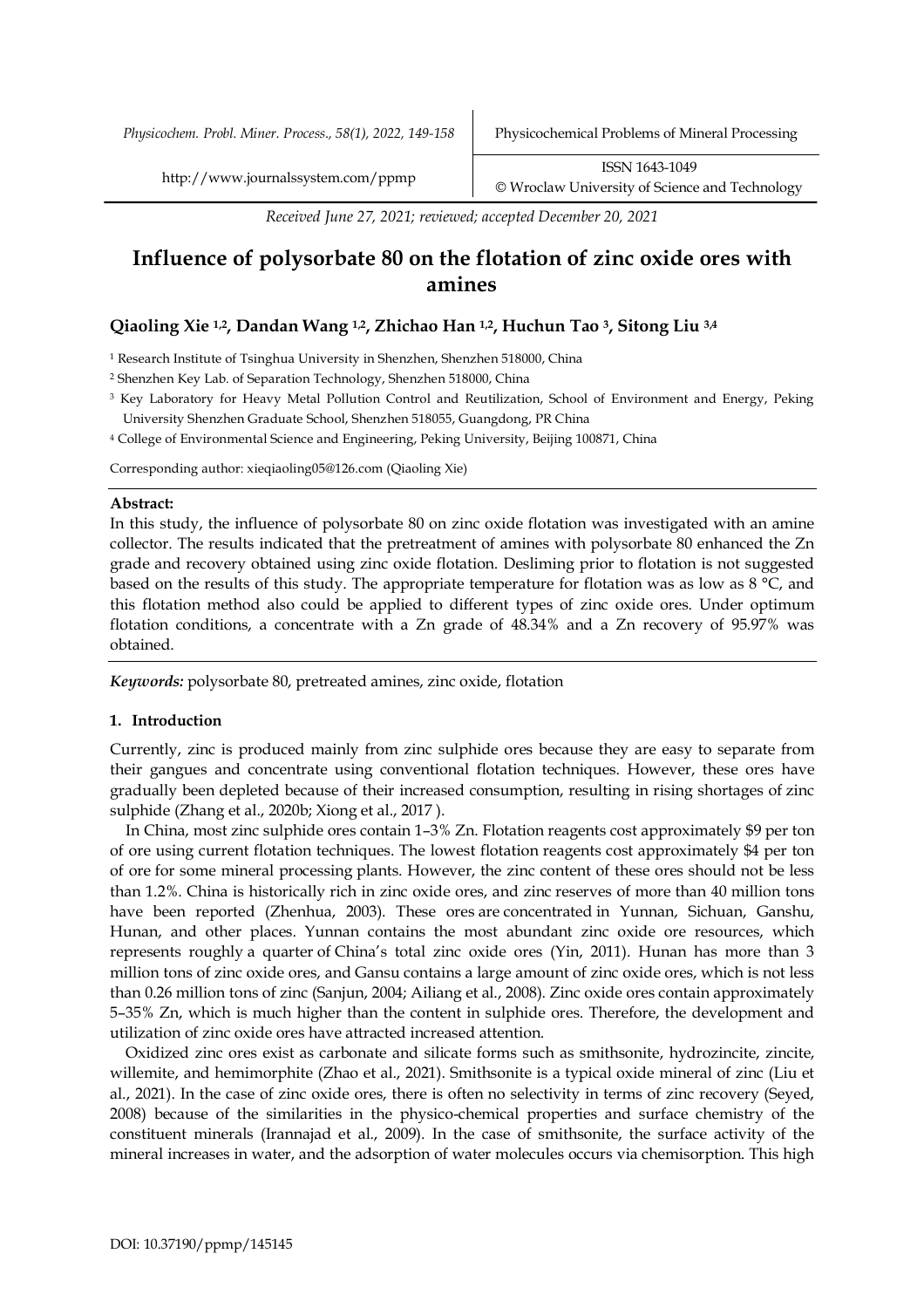activity to water dipoles is one of the main factors for the low natural floatability of smithsonite compared to that of sphalerite (Irannajad et al., 2009).

Oxidized zinc ores are generally found in silicate or carbonate forms in different parts of the world. These minerals are friable and produce a large amount of fines and slimes, leading to both primary slimes and secondary slimes which are created during crushing and grinding processes. Slimes have a marked effect on oxidized zinc flotation and result in excessive reagent consumption with less selectivity (Mehdilo et al., 2012). The major problem in zinc oxide ore flotation is the large volume of fines and slimes associated with increasing reagent consumption, which causes a slime-coating phenomenon that hinders selectivity and renders the process unfeasible in some cases (Majid et al., 2014). Desliming is used to prevent slime coating and to increase the recovery of zinc. However, analyses have shown that fine particles in the sample mostly contain zinc, thus desliming is not suggested (Navidi Kashani and Rashchi, 2008).

In order to enhance the recovery of oxidized minerals, many investigations have been performed. In practice, semisoluble oxide minerals are typically recovered by sulphidation before the flotation process. Based on an analysis of current techniques in the mineral industry, sulphidation is still a competent, applicable option. The most common flotation technique used commercially for treatment of zinc oxide minerals is sulphidation with Na2S, followed by treatment with conventional cationic collectors, namely amines (Ma et al., 2021; Liu et al., 2020; Feng et al., 2019; Wu et al., 2017). But in practice, these processes are not selective enough. The amount of sulphidising reagent and pH of the pulp must be carefully controlled (Hamid and Forssberg, 2006). Amine-type collectors are sensitive to slimes. Hence, slimes need to be removed before flotation, which reduces the zinc recovery (Seyed, 2008). In general, lead is recovered by adopting preferential flotation. After lead flotation, almost all the remaining zinc is in tailings and cannot be recovered by adding different reagents because of its complicated mineralogical structure (Nal et al., 2005).

In China, the present flotation techniques are not applicable for zinc oxide ores because of their high cost and low grade and low recovery of Zn. There are approximately 10 million tons of zinc oxide ores in Lanping and more than 3 million tons in Hunan. However, any mineral processing plant can effectively process these ores. In this study, the influence of collector type, sulphide, depressant, desliming, temperature, and ore type on the separation of zinc oxide ores have been investigated using amine-type collectors with polysorbate 80 (P80), and the optimum values of these parameters are reported.

#### **2. Materials and methods**

#### **2.1. Materials**

The zinc oxide ore samples were collected from Hunan zinc ores in China. Four kinds of zinc oxide ore samples were used for experiments and were classified as samples 1, 2, 3, and 4. The zinc contents of samples 1, 2, 3, and 4 were 16%, 10.18%, 25%, and 31.25%, respectively. Sample 1 was mainly smithsonite, and the main impurities of Sample 1 were calcite and quartz. Octadecylamine (ODA) and dodecylamine (DDA) (Jinan Chemical Co. Ltd., China) were used as the amine-type collectors. The surfactant P80 was obtained from Dow Chemical Co. (Midland, MI, USA) and used as an emulsifier to pretreat amines, to enhance their dispersion effect, to reduce the interaction between amines and slimes, and to minimize the harmful effects of slimes. Potassium amyl xanthate (PAX) was used as a collector and purchased from Shandong Qixia Flotation Reagent Co. Ltd., (Shandong, China). Sodium sulphide was used as the sulphidising reagent, sodium hexametaphosphate (SH) and sodium silicate (SS) were respectively the dispersant and depressant, NaOH was the pH adjuster, and pine oil was the frother. Tap water was used in all experiments.

#### **2.2. Methods**

Fig. 1 shows the experimental procedure which was implemented. The zinc oxide ore samples were crushed, wet ground, and sieved to collect the -74 µm fraction.

In the desliming process, a dispersant at a specific dose was added to the ground pulp with approximately 50% solid content and incubated for 5 min, and then the pulp was incubated for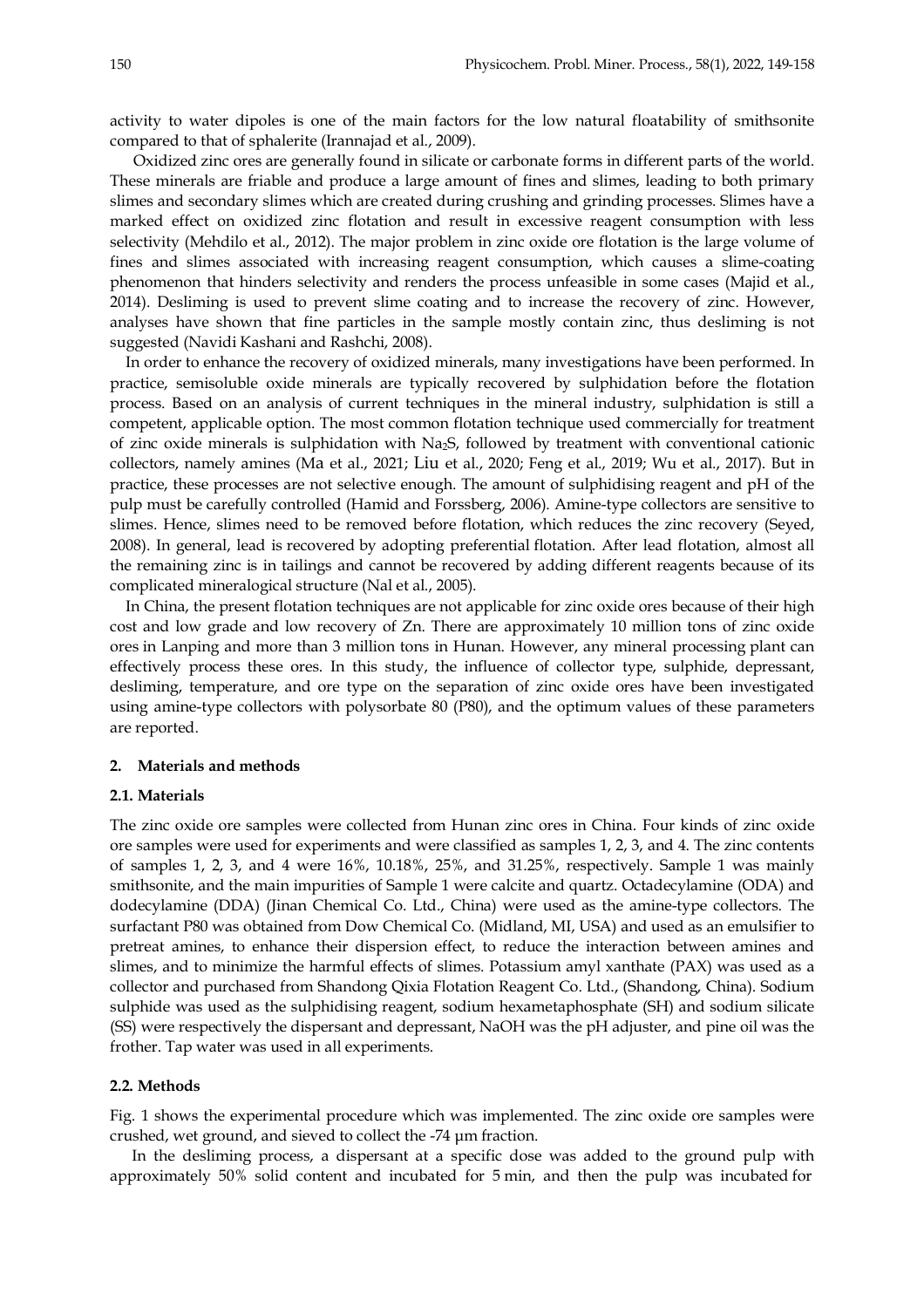

Fig. 1. Test procedure of this study

10 min. Next, the overflow of the approximately -10 µm fraction was discharged. Finally, the -74 + 10 µm fraction was collected for flotation.

Flotation tests were performed using a flotation machine (XFD, China) with a volume of 0.75 L, an impeller speed of 2000 rpm, and an airflow rate of 200 dm3/h. The solid content of the testing mixture was 25%, the temperature was 25 °C, and pH was adjusted to 11–12 using a Na<sub>2</sub>S aqueous solution. For each experiment, a 187.5 g zinc oxide ore sample with a particle size of -74 +10 µm (desliming) or - 74 µm (no desliming) was incubated for 2 min with depressant. Sodium sulphide (3000–9500 g/Mg) was added to the pulp as a sulphidation reagent, the pH was adjusted to approximately 11.5, and the sample was incubated for 5-10 min. The pulp was also incubated with collectors (100-300 g/Mg) for 5 min. Finally, pine oil was used as a frother (150 g/Mg) for 1 min. The froth was hand-scraped for 3 min to collect the concentrate. The flotation concentrates and tailing pulps were filtered, dried, and weighed to determine the flotation recovery and grade of the mineral being studied.

Before flotation, either DDA or ODA was first mixed with acetic acid in a proportion of 1:1, followed by heating to approximately 80 °C until the solid dissolved completely. The solution was cooled down, and P80 (0–100% *M*amine) was added. Finally, the mixture was diluted to 1% with water. The amount of P80 added to the solution was determined to achieve a desired proportion with amine, and the proportion of P80 and amine (P80-amine proportion) was calculated using Eq. (1).

$$
Proportion\% = \frac{M_{p80}}{M_{\text{amine}}} \times 100\%
$$
\n(1)

where *Proportion*% is the mass proportion of P80 and amine.  $M_{p80}$  (g) and  $M_{\text{amine}}$  (g) are the masses of P80 and amine, respectively.

### **3. Results and discussion**

#### **3.1. Effect of P80 on amines**

According to Fig. 2, the results revealed that the Zn grade and recovery were less than 35% and 70%, respectively, when using the amine ODA or DDA without P80. However, the pretreatment of amines with P80 increased the Zn grade and recovery to more than 40% and 85%, respectively, suggesting that P80 enhanced the performance of amines toward zinc oxide ores.

Fig. 3 shows the effects of different P80-amine proportions on the Zn grade and recovery of zinc ore flotation. The P80-amine proportion is the mass percentage of P80 and amines. The results showed that the Zn grade and recovery increased as the P80-amine proportion increased from 0 to 33.3%. However, these parameters did not change significantly in response to increasing the P80-amine proportion from 33.3% to 100%, indicating that excess P80 had little effect on the grade and recovery of zinc. Therefore, the optimum P80-amine proportion was 33.3%, and a concentrate with a Zn grade of 48.34% and a Zn recovery of 95.97% was obtained. These results were consistent with the guideline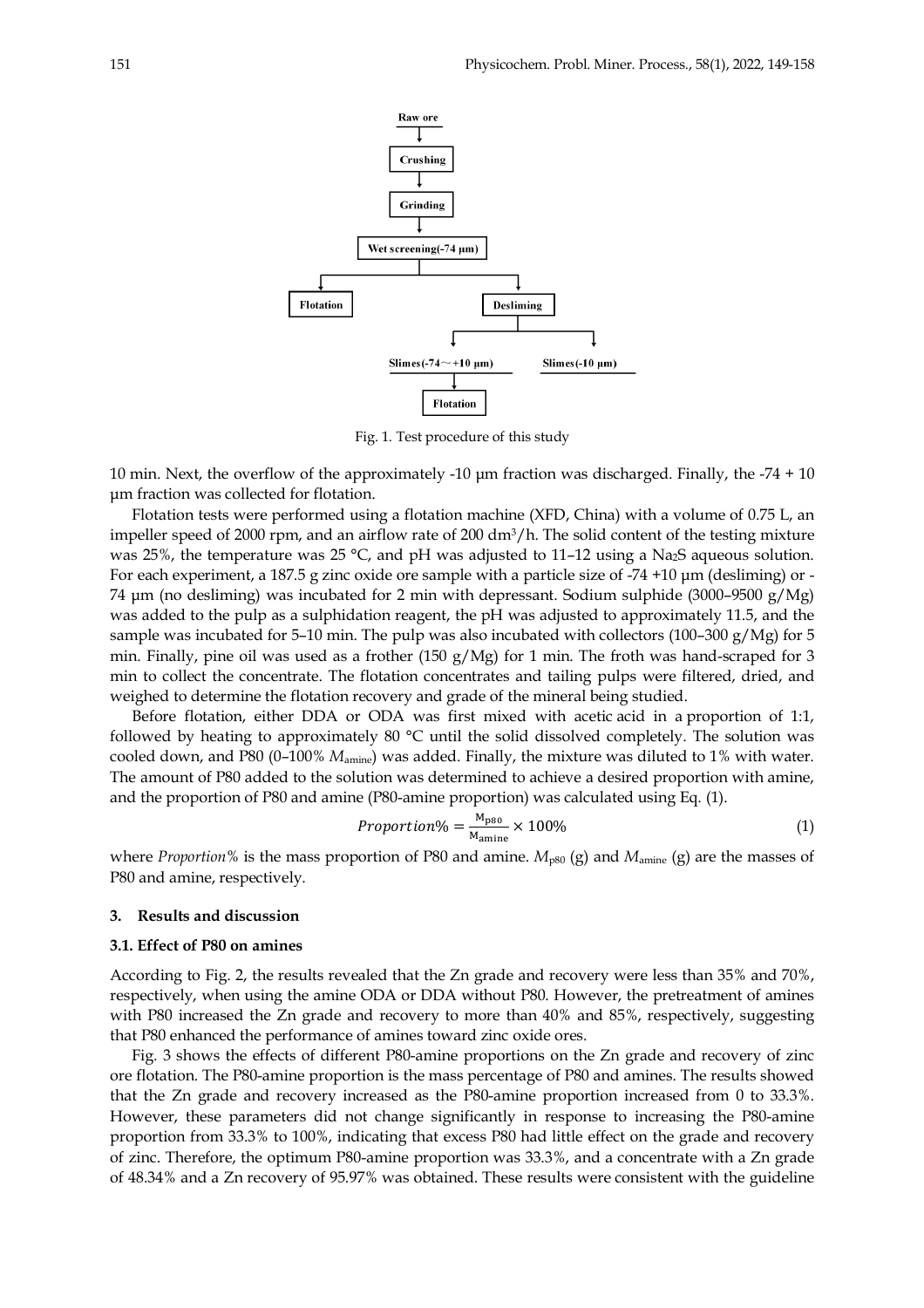that the P80-amine proportion should be higher than 30% to obtain a microemulsion of amines which can be uniformly dispersed in an aqueous solution. The amines ODA and DDA are known to be insoluble in water and have foaming properties, resulting in a lot of large, sticky foam and enhancing the entrainment of slime. Meanwhile, P80 is a kind of nonionic surfactants with high surface activity, low surface tension, low critical micelle concentration, strong solubilization, and excellent emulsification and dispersion (SUN et al., 2020; Riquelme et al., 2019). Based on these properties, the combined use of amines and P80 enhanced the adsorption of amines on the mineral surface by promoting the dissolution and dispersion of the amine solution, which reduced the interaction between amines and slime and minimized the harmful effects of fine slimes (Seyed, 2008). Moreover, as an emulsifier, increasing the P80 concentration reduced the particle size of the amines, which further formed a microemulsion, effectively improving the dispersion effect of amines and obtaining better foamability (Kubbutat et al., 2021).



Fig. 2. Zn grade and recovery of ore flotation with amines with and without polysorbate 80 (P80) in the presence of 7500 g/Mg sulphide, 600 g/Mg dispersant, 600 g/Mg depressant, and 150 g/Mg pine oil at 25 °C with a Zn grade of 15.74% in raw ore



Fig. 3. Zn grade and recovery of ore flotation by amines with different polysorbate 80 (P80)-amine proportions in the presence of 7500 g/Mg sulphide, 600 g/Mg dispersant, 600 g/Mg depressant, and 150 g/Mg pine oil at 25 °C with a Zn grade of 15.74% in raw ore

Fig. 4 depicts the Zn grade and recovery of ore flotation using various doses of pretreated amines (33.3% P80-amine proportion) in the presence of 7500 g/Mg sulphide, 600 g/Mg dispersant, 600 g/Mg depressant, and 150 g/Mg pine oil at 25°C with 15.74%-grade Zn in raw ore. The results showed that the Zn grade and recovery increased first and then decreased with increasing pretreated collector concentration. The optimal dose of pretreated amines (total content of DDA and ODA) was 194 g/Mg, resulting in a concentrate with a Zn grade of 48.34% and a Zn recovery of 95.97%. Decreasing the Zn grade and recovery by increasing the pretreated collector concentration to more than 194 g/Mg might be attributed to the flotation of more gangue minerals (Mehdilo et al., 2013) and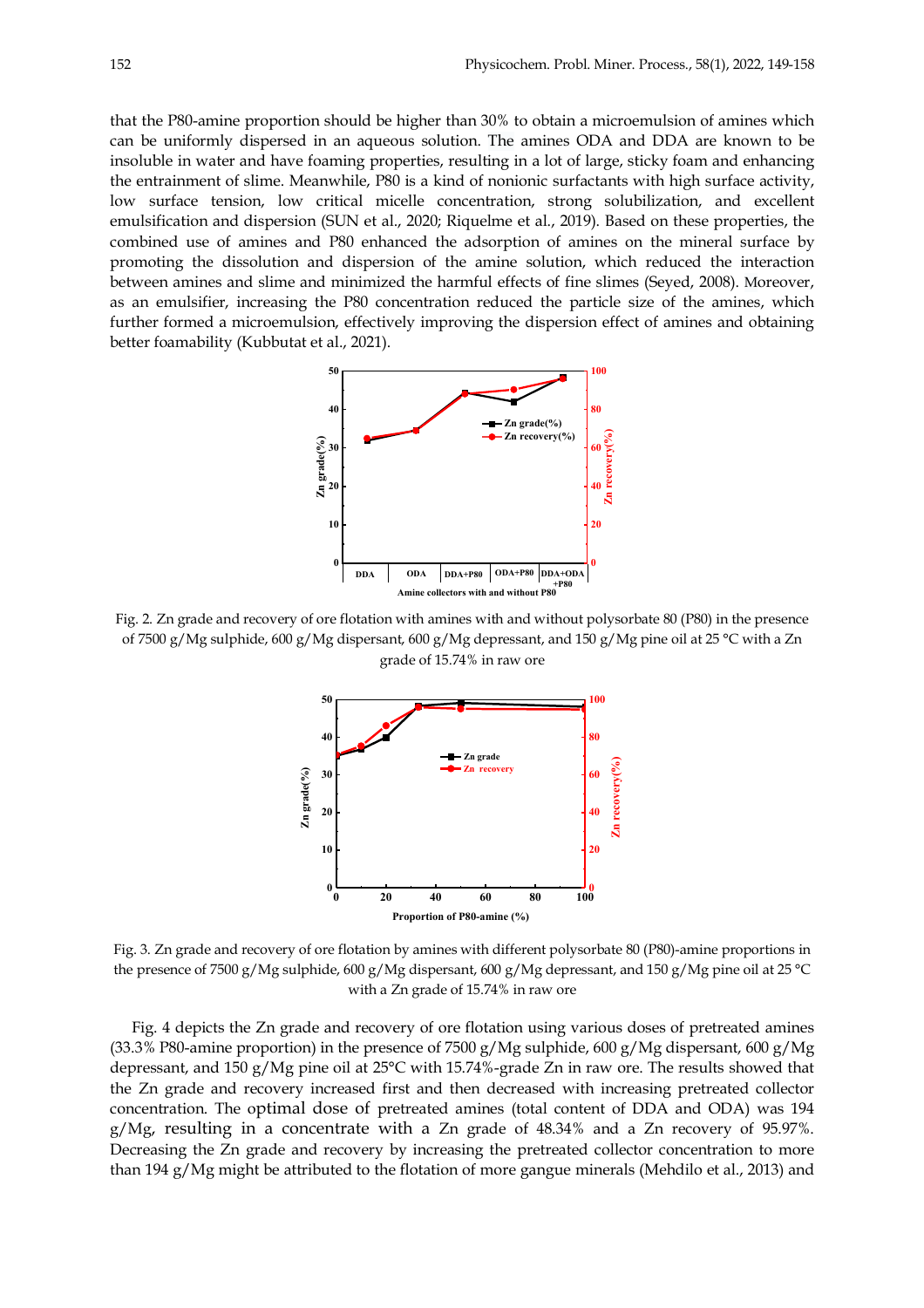formation of a second layer on the surface, which resulted in a more hydrophilic ore (Amir and Fereshteh, 2008). In addition, the optimum amount of pretreated amines was 194  $g/Mg$ , which represented a one quarter decrease in comparison with the traditional amine method (Ejtemaei et al., 2011).



Fig. 4. Zn grade and recovery of ore flotation as a function of pretreated amine (33.3% polysorbate 80 (P80)-amine proportion) concentration in the presence of 7500 g/Mg sulphide, 600 g/Mg dispersant, 600 g/Mg depressant, and 150 g/Mg pine oil at 25 °C with a Zn grade of 15.74% in raw ore

## **3.2. Effect of desliming**

Slime is an important factor directly affecting the Zn grade and recovery, which results in a fragile froth, decreased recovery of coarse zinc minerals, and no selectivity without desliming. Zinc oxide contains large amounts of fine slimes, which increase the reagent consumption, cause the so-called slime coating phenomenon, hinder selectivity, and possibly render the process unfeasible. To preclude this negative result, desliming prior to flotation is necessary.

The results of desliming with 1500 g/Mg dispersant (sodium hexametaphosphate) and 50% solid content are shown in Table 1. The results indicated that the size fraction of  $-74 + 10 \,\mu m$  had a Zn grade of 16.61% and a Zn recovery of 95%, only losing 5% of the maximum Zn recovery. This result was attributed to the adsorption of the dispersant at the cation sites  $(Zn^{2+})$  which conferred a high negative charge on the mineral surface and easily separated fine slimes.

| Fraction            | Slime $(-10 \mu m)$ | $-74 + 10 \,\mathrm{\upmu m}$ |
|---------------------|---------------------|-------------------------------|
| Zn grade $(\%)$     | 7.87                | 16.61                         |
| Zn recovery $(\% )$ |                     | 95                            |

Table 1. Desliming results with 1500 g/Mg dispersant and 50% solid content

The flotation performance of zinc oxide with and without desliming is shown in Table 2. The results indicated that the flotation of the size fraction -74 +10 µm after desliming obtained a concentrate with a Zn grade of 49.16% and a Zn recovery of 96.01%. In addition, the flotation of the size fraction -74 µm without desliming obtained a concentrate with a Zn grade of 48.34% and a Zn recovery of 95.97%. These results indicated that flotation of zinc oxide with and without desliming both obtained good flotation responses. The obtained results were inconsistent with previous studies of the flotation of smithsonite (Mehdilo et al., 2012; Majid et al., 2014) that reported an increase in Zn recovery and sodium sulphide with desliming compared to those without desliming. The good flotation performance in the present study was obtained without desliming because of the addition of P80, which improved the dispersion effect of the amines, reduced the interaction between amines and slimes, and minimized the harmful effects of fine slimes. However, considering the desliming recovery of 95%, the total recovery for flotation of the desliming zinc oxide was approximately 91.21%, which was less than without desliming. Therefore, desliming is not suggested in the presence of P80 based on this data.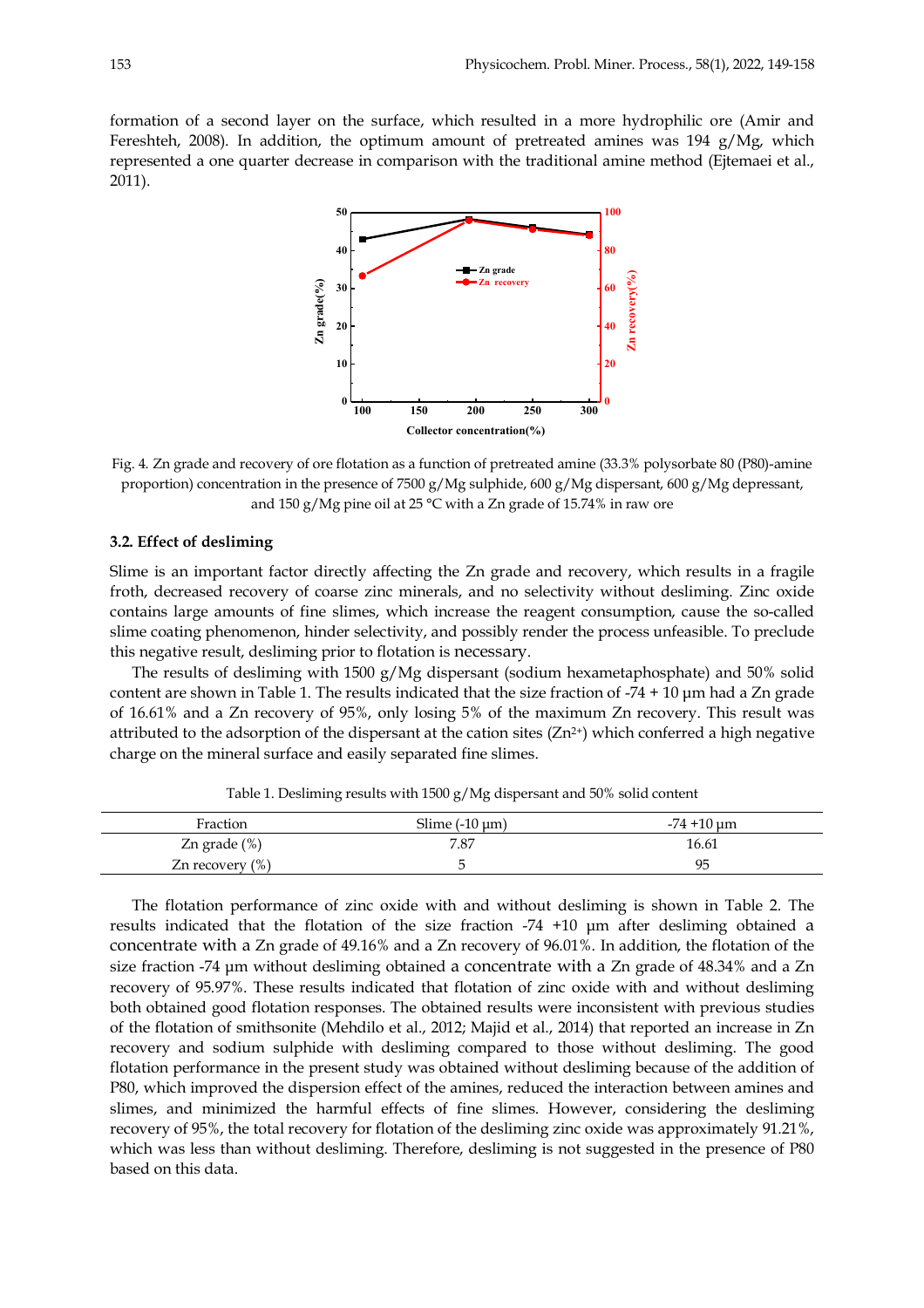Table 2. The effect of desliming on flotation in the presence of 7500 g/Mg sulphide, 194 g/Mg pretreated amine (33.3% polysorbate 80 (P80)-amine proportion), 600 g/Mg dispersant, 600 g/Mg depressant, and 150 g/Mg pine oil at 25 °C with a Zn grade of 15.74% in raw ore

| Condition          | Without desliming | Desliming |
|--------------------|-------------------|-----------|
| Zn grade $(\%)$    | 48.34             | 49.16     |
| Zn recovery $(\%)$ | 95.97             | 96.01     |

#### **3.3. Effect of sulphide dose**

The sulphidation process converts the surface of the zinc oxide ore into a sulphidised surface film, improving the surface hydrophobicity and activating the flotation of oxide minerals. This process includes the dissolution of Na2S where HS<sup>−</sup> and S2<sup>−</sup> ions form in an aqueous suspension; HS<sup>−</sup> dominates when pH > 7.0, whereas S<sup>2−</sup> dominates at pH > 13.9 (Wang et al., 1986; Majid et al., 2014). Moreover, the optimum pH of flotation is in the range (10.5–12) where HS<sup>−</sup> is the predominant species. Therefore, the adsorption of HS<sup>−</sup> ions occurs on mineral surfaces where chemical and/or electrochemical reactions occur to form metal sulphides at these surfaces. Sulphidation reactions are shown in Eqs. (2) to (4) (Ke et al., 2014).

 $\text{Na}_2\text{S} + \text{H}_2\text{O} \leftrightarrow \text{HS}^- + 2\text{Na}^+ + \text{OH}^-$  (2)

$$
ZnCO_{3(surf)} + HS^{-} \leftrightarrow ZnS_{(surf)} + HCO_{3}^{-} \tag{3}
$$

$$
Zn(OH)_{2(surf)} + HS^- \leftrightarrow ZnS_{(surf)} + H_2O + OH^-
$$
\n<sup>(4)</sup>

The influence of sulphide dose on zinc oxide flotation is shown in Fig. 5. The results showed that optimal dose of Na2S in such conditions was up to approximately  $7500 \text{ g}/\text{Mg}$ , which was much less than other studies (12,000 g/Mg) (Mehdilo et al., 2012). In the literature, a dose of Na2S less than 7500  $g/Mg$  is not enough for particle surface sulphidation owing to the large amount of fine slimes on the mineral surface. In addition, excess Na2S did not significantly depress the flotation of zinc oxide. This result was consistent with the results reported by Marabini and Keqing. These authors found that the Zn recovery was not sensitive to the Na2S concentration when the sodium sulphide concentration was high (Marabini et al., 1984; Keqing et al., 2005; Mehdilo et al., 2013). However, an excess Na2S dose increased the reagent cost. Thus, the amount of reagent should be carefully controlled in flotation processes.



Fig. 5. Zinc grade and recovery of ore flotation for various doses of sulphide in the presence of 194 g/Mg pretreated amine(33.3% polysorbate 80 (P80)-amine proportion), 600 g/Mg dispersant, 600 g/Mg depressant, and 150 g/Mg pine oil at 25 °C with a zinc grade of 15.74% in raw ore

## **3.4. Effect of depressant dose**

Quartz and other mineral impurities present in the ore can be simultaneously floated by amine (Li et al., 2017). However, sodium silicate (type N) is a quartz depressant and partially reduces quartz recovery in cationic flotation (Ejtemaei et al., 2010).

The influence of depressant dose on zinc oxide flotation is shown in Fig. 6. The results showed that the Zn grade remained at approximately  $48\%$  as the depressant dose increased from 600 g/Mg to 1000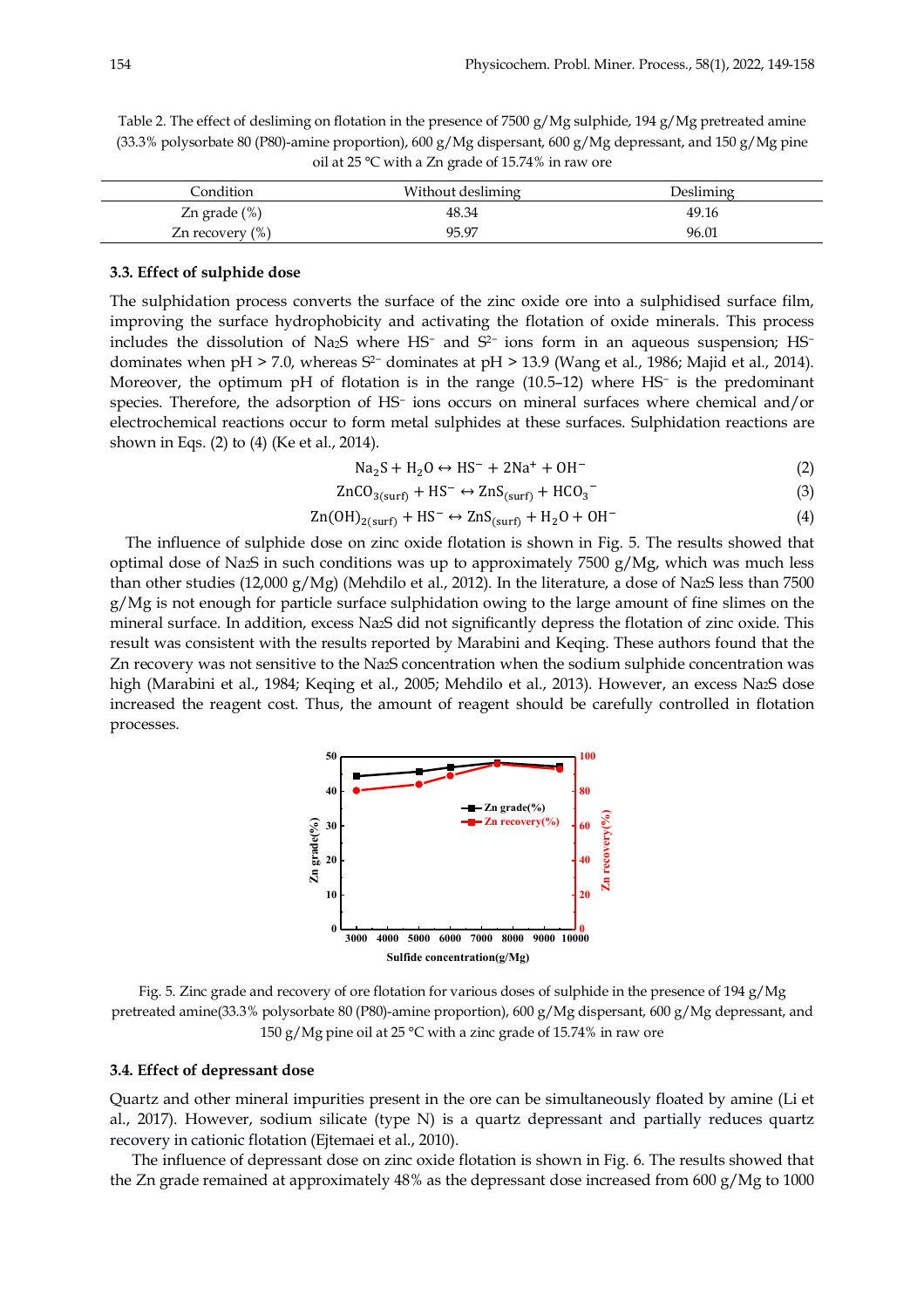g/Mg and then decreased from approximately 48% to less than 44% when the depressant dose exceeded 1000 g/Mg. In addition, the Zn recovery decreased as the depressant dose increased, suggesting that extra depressant influenced the zinc recovery. The reason for this observation was that the depressant mainly depressed the flotation of silicate minerals and other impurities and regulated the pH. However, extra depressant hindered the flotation of zinc containing silicate minerals, resulting in decreased zinc recovery. Moreover, extra depressant made the pulp become viscous and difficult to filter. Therefore, the optimal dose of depressant was  $600 \text{ g}/\text{Mg}$ , and a concentrate with a Zn grade of 48.34% and a Zn recovery of 95.97% was achieved.



Fig. 6. Zinc grade and recovery of ore flotation for various dosage of depressants in the presence of 7500 g/Mg sulphide, 194 g/Mg pretreated amine (33.3% polysorbate 80 (P80)-amine proportion), 600 g/Mg dispersant, 150 g/Mg pine oil at 25 ℃ with a zinc grade of 15.74% in raw ore

## **3.5. Effect of temperature**

Fig. 7 shows the effect of temperature on the flotation of zinc oxide. The Zn grade and recovery were approximately fixed values as the pulp temperature decreased. This behaviour could be explained by only some amines and P80 directly reacted with zinc oxide on the surface without sulphidation, whereas these compounds readily reacted (Massacci et al., 1984) with the sulphidised zinc oxide. According to these findings, the flotation of zinc oxide using amines and P80 was carried out at temperatures as low as 8 °C, and this flotation temperature was much lower than those previously reported (Keqing et al., 2005; Hosseini and Forssberg, 2006; Ejtemaei et al., 2010; Majid et al., 2014).



Fig. 7. Zinc grade and recovery of ore flotation in concentrate and tailing for various temperatures in the presence of 7500 g/Mg sulphide, 194 g/Mg pretreated amine (33.3% polysorbate 80 (P80)-amine proportion), 600 g/Mg dispersant, 600 g/Mg depressant, and 150 g/Mg pine oil with a zinc grade of 15.74% in raw ore

# **3.6. Effect of different types of zinc oxide ores**

Fig. 8 shows the effect of different types of zinc oxide ores, which had different Zn grades, on the flotation of these ores. The results showed that the Zn grade and recovery exceeded 45% and 90%, respectively, as the Zn grades in the raw ore increased from 10.18% to 31.25% owing to the use of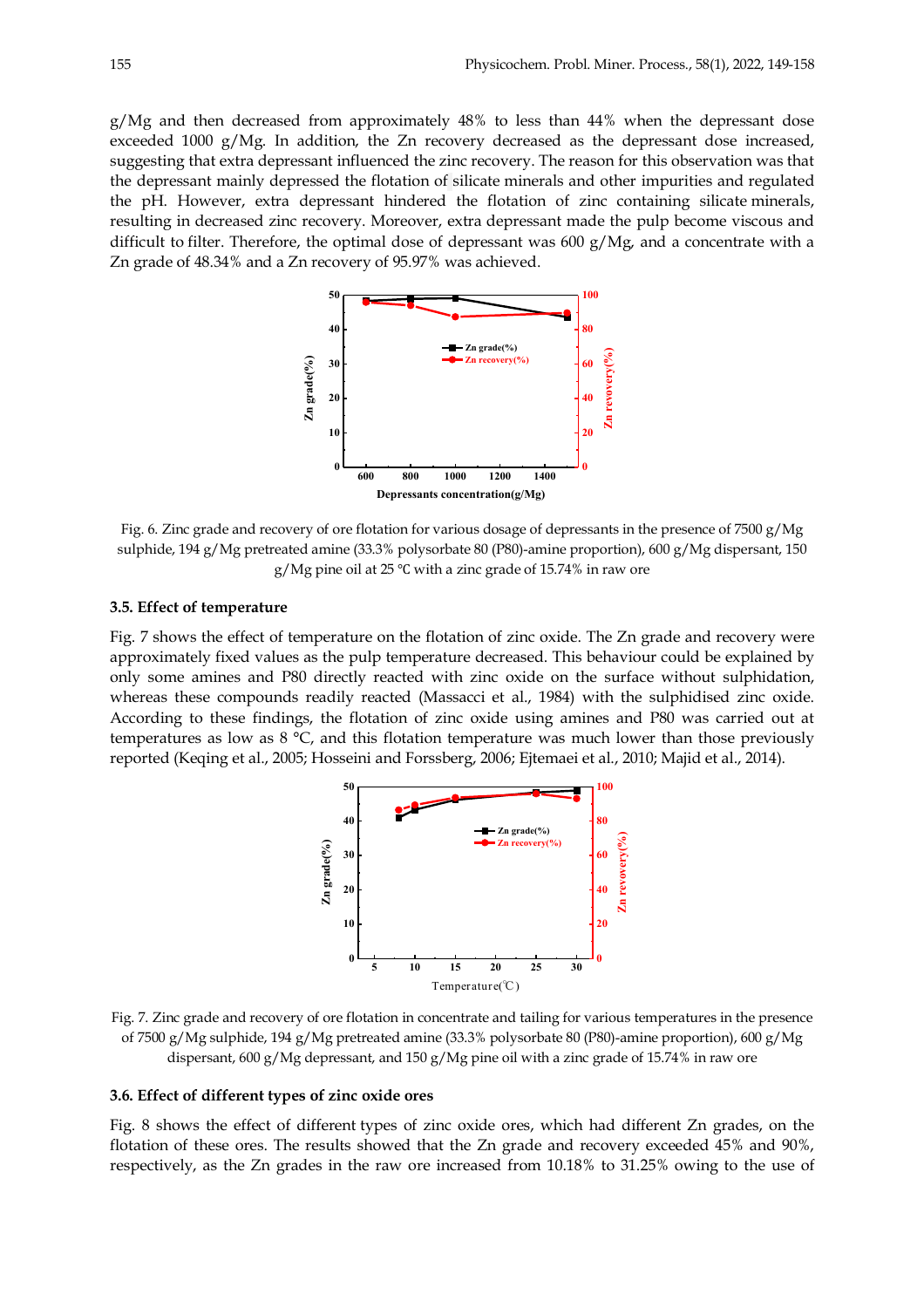amines and P80, suggesting that the sulphidation method using amines and P80 also could be applied to different types of zinc oxide ores.



Fig. 8. Zinc grade and recovery of ore flotation in concentrate for different kinds of zinc oxide ore in the presence of 7500 g/Mg sulphide, 194 g/Mg pretreated amine (33.3% polysorbate 80 (P80)-amine proportion), 600 g/Mg dispersant, 600 g/Mg depressant, and 150 g/Mg pine oil with a zinc grade of 15.74% in raw ore at 25 ℃

## **3.7. Energy-dispersive X-ray spectroscopy (EDX) and XRD results**

Table 3 and Fig. 9 show the results of EDX for the raw ore and the concentrate. According to the obtained results, the concentrate contained 48.34% Zn, whereas the raw ore contained 15.74% Zn. After using the flotation method, the Zn grade of the concentrate was much higher than that of the raw ore, the contents of Ca, Al, and Si sharply decreased, and the content of Fe increased a small amount. These results indicated that Zn was concentrated in the flotation concentrate, whereas Ca, Al, and Si impurities were concentrated in the tailing.



Fig. 9. The results for chemical analysis using EDX on ore sample (-25µm), left - raw ore; right - concentrate

Table 3. Results of EDX for the raw ore and the concentrate

| Element                                                     | Zn | Рb | Ca | Si | Fe. | Al | $\circ$ |      |
|-------------------------------------------------------------|----|----|----|----|-----|----|---------|------|
| Raw ore(%) 15.74 0.24 18.99 11.92 6.34 4.62 31.54 6.73 0.77 |    |    |    |    |     |    |         |      |
| Concentrate(%) 48.34 0.33 2.70 6.33 8.82 0.85 23.26 8.15    |    |    |    |    |     |    |         | 1.23 |

Fig. 10 shows the results of XRD for the raw ore and the concentrate. According to the obtained results, the raw ore mainly contained smithsonite ( $ZnCO<sub>3</sub>$ ) and hemimorphite ( $Zn_4Si<sub>2</sub>O<sub>7</sub>(OH)<sub>2</sub>H<sub>2</sub>O$ ). Quartz (SiO<sub>2</sub>), magnesite (MgCO<sub>3</sub>), calcite (CaCO<sub>3</sub>), siderite (FeCO<sub>3</sub>), and aluminosilicate were present as mineral impurities. After flotation, smithsonite and hemimorphite were concentrated in the concentrate, whereas quartz, magnesite, calcite, and other mineral impurities were retained in the tailing. The results further confirmed that the use of amines and P80 with the sulphidation method could be applied to different types of zinc oxide ores.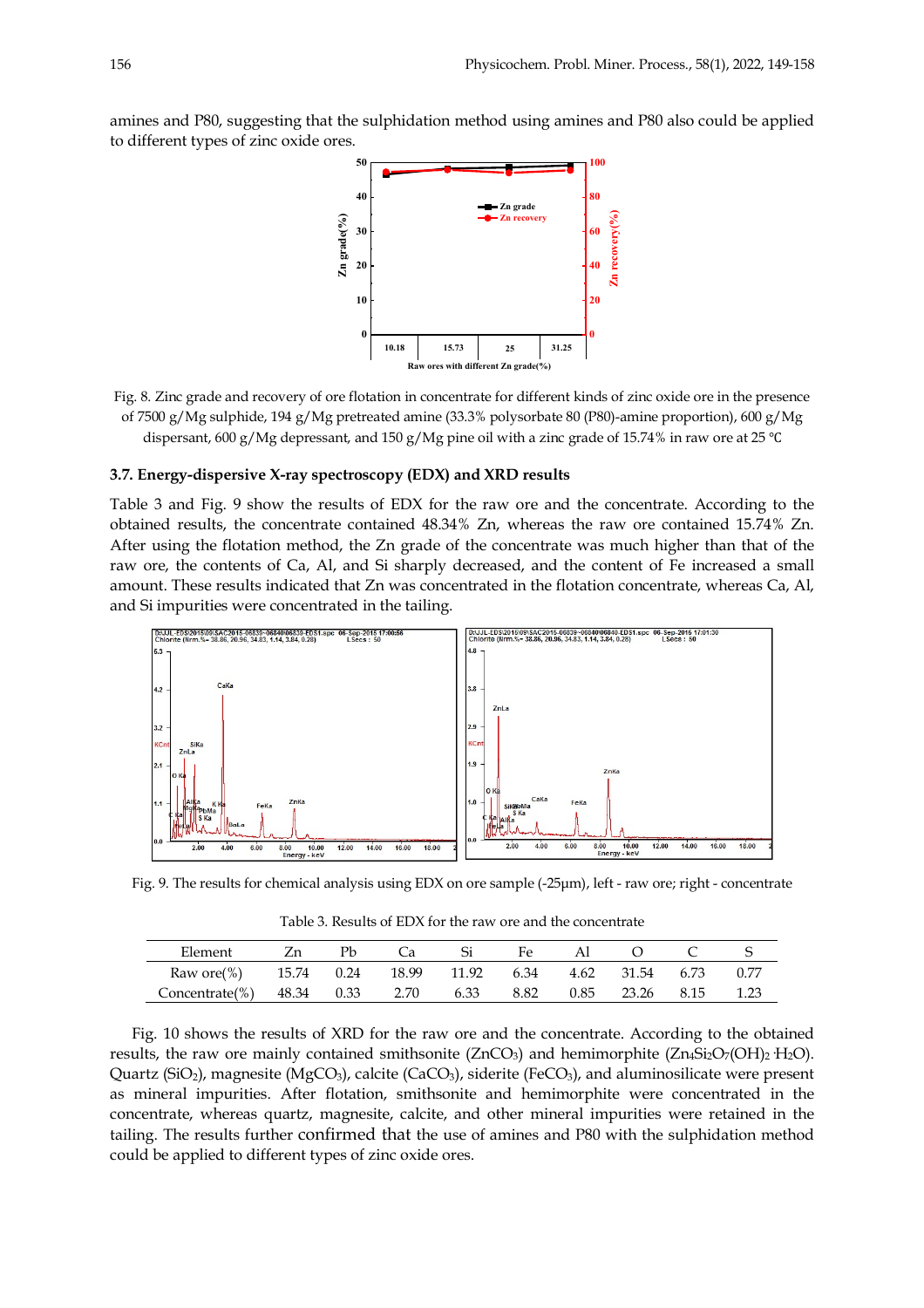

Fig. 10. XRD results of zinc oxide raw ore and its concentrate, raw ore - ZnCO<sub>3</sub>, Zn<sub>4</sub>Si<sub>2</sub>O<sub>7</sub>(OH)<sub>2</sub>·H<sub>2</sub>O, MgCO<sub>3</sub>,  $CaCO<sub>3</sub>$ ; concentrate -  $ZnCO<sub>3</sub>$ ,  $Zn<sub>4</sub>Si<sub>2</sub>O<sub>7</sub>(OH)<sub>2</sub>·H<sub>2</sub>O$ 

# **4. Conclusions**

The pretreatment of amine collectors with P80 enhanced the flotation efficiency of zinc oxide. An amine mixture of DDA and ODA performed better than either amine alone. The highest recovery and grade of zinc in the concentrate were respectively 48.34% and 95.97%, and the conditions which obtained this result were a P80-amine proportion of 33.3%, 7500 g/Mg Na2S, 600 g/Mg dispersant, and 600 g/Mg depressant.

The pretreatment of amine collectors with P80 made the flotation less sensitive to slime, so desliming prior to flotation is not suggested in the future. In addition, the flotation temperature was as low as 8 °C, and the sulphidation method which includes pretreatment of amines with P80 could be applied to different types of zinc oxide ores.

## **Acknowledgement**

This work was supported by the Science, Technology and Innovation Commission of Shenzhen Municipality (No. JCYJ20180503182130795).

# **References**

- AMIR, H. N. K., FERESHTEH. R., 2008. *Reagents in zinc recovery from Pb-flotation tailings of Dandy mineral processing plant*. Journal of Faculty of Engineering, 41(8), 1103-1110.
- AILIANG, C., ZHONGWEI, Z., XIJUN, J., SHUANG, L., GUANGSHENG, H, HONGGUI, L.,, 2008. *Comprehensive utilization status and expectation of zinc oxide ores*. Mining and Metallurgical Engineering, 28(6), 62-66.
- EJTEMAEI, M., IRANNAJAD, M., GHARABAGHI, M.,, 2010. *Flotation of zinc oxide mineral from Angooran mining tailing using cationic, anionic and mixed (cationic/anionic) collectors: influence of important factors*. Symposium on the processing of zinc ores and concentrates (zinc processing'10). Cape Town, South Africa.
- FENG, D., BAI, L., XIE, H., TONG, X. 2019. *Study on separation of low-grade zinc oxide ore with sulfurization-amination flotation*. Physicochemical Problems of Mineral Processing, 55.
- HAO, D., HAI, L., YANXI, D., 2007. *Depressing effect of sodium hexametaphosphate on apatite in flotation of rutile*. Journal of University of Science and Technology Beijing, Mineral, Metallurgy, Material, 14(3), 200-203.
- HAMID, H. S., FORSSBERG, E., 2006. *XPS & FTIR study of adsorption characteristics using cationic and anionic collectors on smithsonite*. Journal of Minerals & Materials Characterization & Engineering, 5(1), 21-45.
- HOSSEINI, S. H., FORSSBERG, E., 2007. *Physicochemical studies of smithsonite flotation using mixed anionic/cationic collector*. Minerals Engineering, 20, 621-624.
- HOSSEINI, S. H., FORSSBERG, E., 2006. *Smithsonite flotation using potassium amyl xanthate and hexylmercaptan*. Mineral Processing and Extractive Metallurgy, 115(2), 107-112.
- IRANNAJAD, M., EJTEMAEI, M., GHARABAGHI. M., 2009. *The effect of reagents on selective flotation of smithsonitecalcite-quartz*. Minerals Engineering, 22, 766-771.